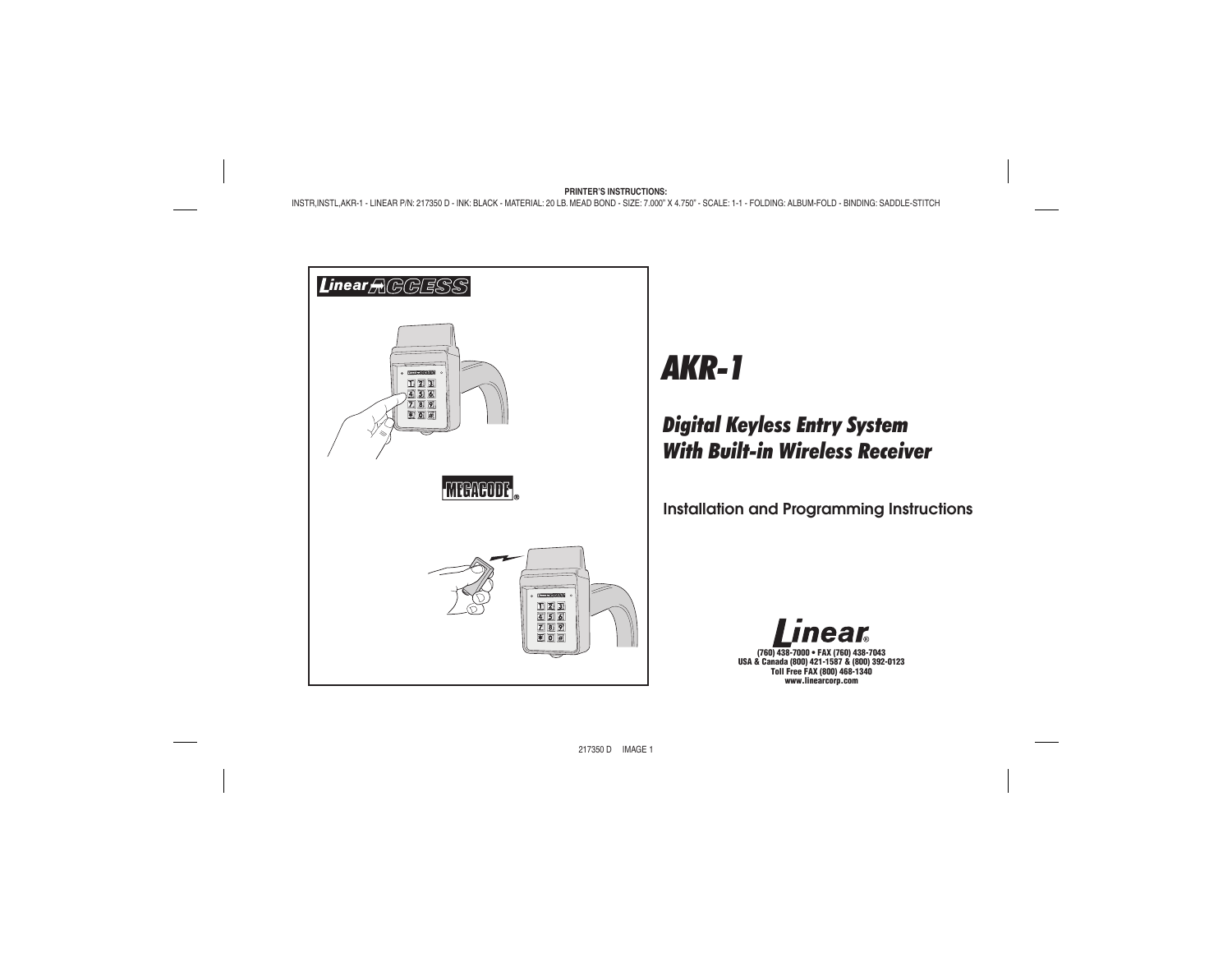# *CONTENTS*

| AKR-1 OPERATION                           | 15 |
|-------------------------------------------|----|
| <b>MGT OBSTACLE TRANSMITTER OPERATION</b> | 16 |
|                                           | 16 |
|                                           | 17 |
| LINEAR LIMITED WARRANTY                   | 17 |
|                                           | 18 |
|                                           |    |
|                                           |    |

# *PRODUCT DESCRIPTION*

Linear's AKR-1 is a digital keyless entry system with a built-in radio receiver designed for access control applications. The keypad is housed in a rugged, cast aluminum enclosure that can be mounted to a pedestal or bolted directly to a wall. The die-cast keys have bright, easy-to-read yellow graphics.

Up to 480 entry codes, from 1 to 6 digits in length, can be programmed. They can activate either, or both, of the relay outputs. Relay #1 has a 5 Amp capacity. Relay #2 has a 1 Amp capacity.

Up to four sets of block coded MegaCode<sup>®</sup> transmitters (up to 480 transmitters total) can be used to gain access through the AKR-1's built-in radio receiver. Each transmitter can be individually suspended or re-activated. Four facility codes

can be programmed to identify each block of transmitters. A Radio Test Mode is provided for testing transmitters and detecting radio interference. **Programming of individual (non-block coded) transmitters is not supported by the AKR-1.**

Linear's Model MGT safety edge transmitter is compatible with the AKR-1. This supervised transmitter is used to detect and transmit obstacle events to the AKR-1 receiver. Obstacle signals from an MGT transmitter will activate Relay #2.

Two indicators show the status of the entry system. The left indicator lights red to indicate power, then turns green when access is granted. The right indicator lights yellow when the keypad is in "lockout" condition (from too many incorrect code entries). The keypad's courtesy light illuminates the keys for two minutes after any key is pressed. An internal sounder beeps when each key is pressed and when a transmitter is granted access. An internal jumper sets the sounder volume high or low.

The **DOOR SENSE/INHIBIT** input can be used two ways. If programmed for "door sense", a switch on the door detects forced entry or door ajar situations. If programmed for "inhibit", the input can be wired to a "service" switch or automatic timer that will disable the Relay #1 when required.

The **REQUEST-TO-ENTER** input can be wired to a pushbutton or fire access keyswitch to provide codeless entry for authorized personnel.

The "anti-passback" feature prevents using the same code or the same transmitter again before the programmed time elapses.

The **ALARM SHUNT** output activates when access is granted. This output can be wired to shunt alarm contacts on the access door/gate to prevent triggering of an alarm when authorized access occurs.

Two solid state outputs, capable of switching 100 mA to common, are programmable to signal forced entry, door ajar, lockout, alarm circuit shunting, request-to-enter, and keypad active conditions.

The AKR-1 is powered from a 12-24 Volt AC or DC source. Power can be obtained from the access device or a separate power supply. The EEPROM memory retains all entry codes, transmitter information, and programming, even without power. An internal jumper is provided to reset the master code.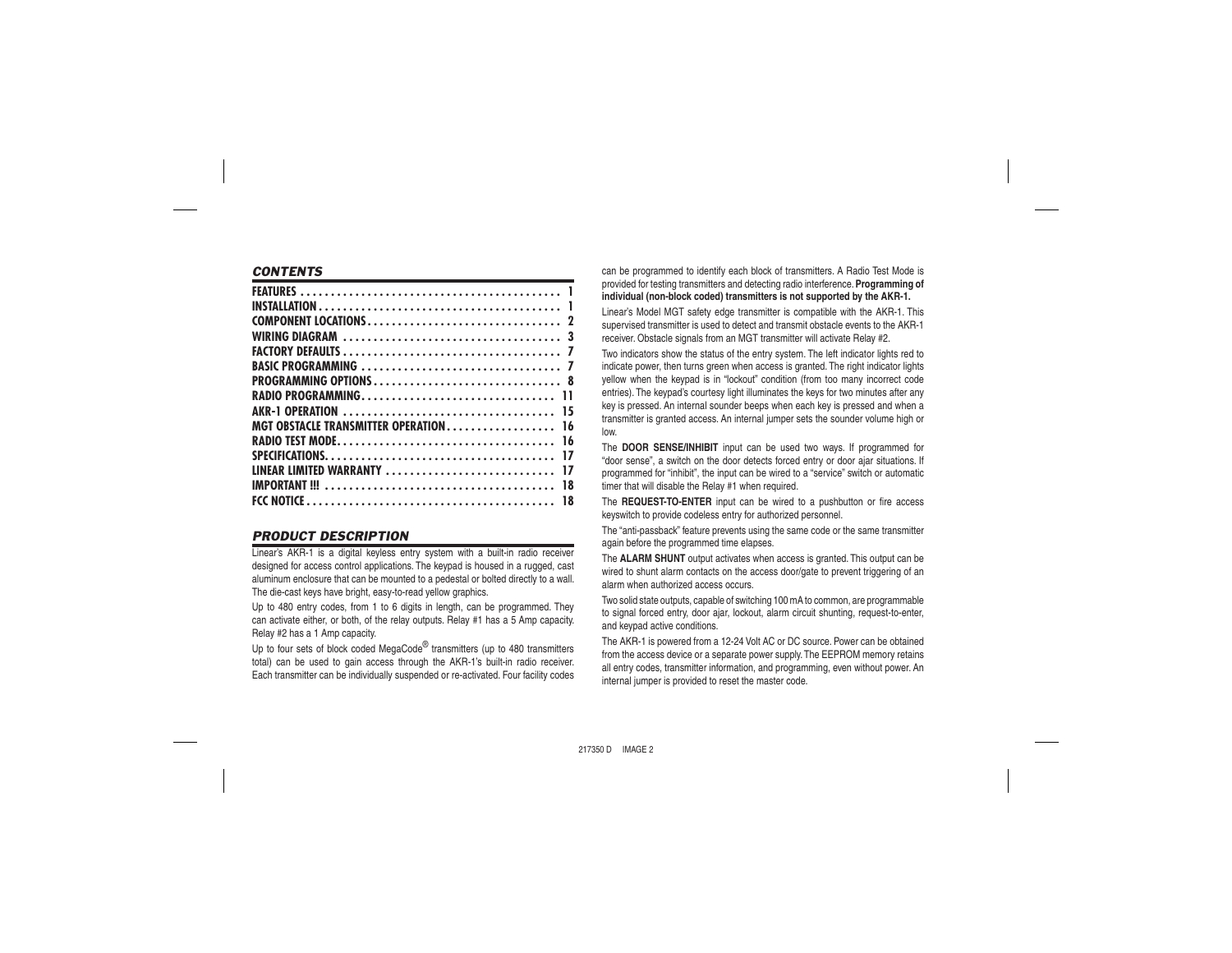# *FEATURES*

- ✓ *KEYPAD PROGRAMMABLE*
- ✓ *480 ENTRY CODE CAPACITY*
- ✓ *480 TRANSMITTER CAPACITY*
- ✓ *SUPPORTS 4 BLOCKS OF TRANSMITTERS WITH 4 FACILITY CODES*
- ✓ *WEATHER-PROOF, TAMPER-RESISTANT RADIO ANTENNA*
- ✓ *SUPPORTS 1 MODEL MGT SAFETY EDGE TRANSMITTER*
- ✓ *1-6 DIGIT ENTRY CODE LENGTH*
- ✓ *4 INDEPENDENT OUTPUTS (TIMED/TOGGLED)*
- ✓ *4 INDEPENDENT TIMERS*
- ✓ *EACH ENTRY CODE CAN BE PROGRAMMED TO ACTIVATE EITHER OR BOTH RELAYS*
- ✓ *RELAY CONTACTS ARE FORM "C" (N.O. & N.C)*
- ✓ *SOLID STATE OUTPUTS ARE OPEN COLLECTOR (SWITCH-TO-COMMON)*
- ✓ *TWO STATUS INDICATORS*
- ✓ *COURTESY LAMP*
- ✓ *PIEZO SOUNDER*
- ✓ *TIMED ANTI-PASSBACK (LAST 3 VALID ENTRIES)*
- ✓ *KEYPAD LOCKOUT*
- ✓ *TACTILE KEY FEEL*
- ✓ *DOOR SENSE INPUT*
- ✓ *INHIBIT INPUT*
- ✓ *REQUEST-TO-ENTER INPUT*

# *INSTALLATION*

To avoid damage to the unit from static discharges, connect the **EARTH GROUND** terminal to a good earth grounding point. Suggested wiring size is 18 AWG for earth ground and power (up to 500 feet of 18 AWG wire can be run for power, use larger wire for longer runs). Use 22 AWG or larger (depending on the load) for all other connections.

✦ *CAUTION: If the unit is AC powered, and one side of the power transformer secondary is connected to earth ground, connect the grounded side to the "-" power terminal of the unit.*

Select a location for the keypad. For door access control installations, mount the keypad near the controlled door. For gate control installations, mount the keypad in clear view of the gate, but far enough from the gate so the user cannot touch the gate from the keypad.



★ *WARNING: TO AVOID SERIOUS INJURY OR DEATH, MAKE SURE THAT THE UNIT IS FAR ENOUGH FROM THE GATE SO THAT THE USER CANNOT TOUCH THE GATE WHILE OPERATING THE KEYPAD. HOWEVER, THE GATE MUST BE FULLY VISIBLE FROM THE KEYPAD.*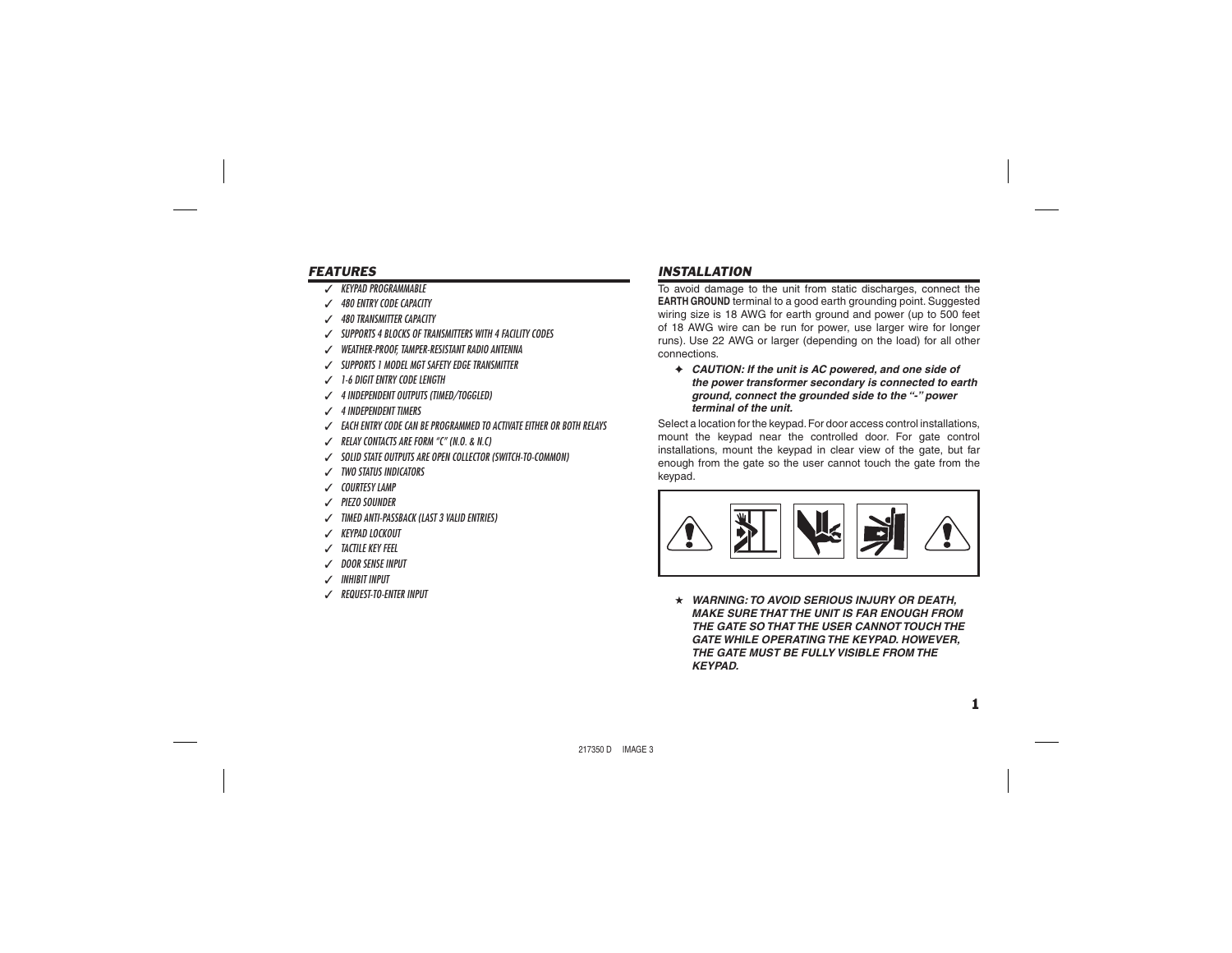# *COMPONENT LOCATIONS*



*Figure 1. Component Locations*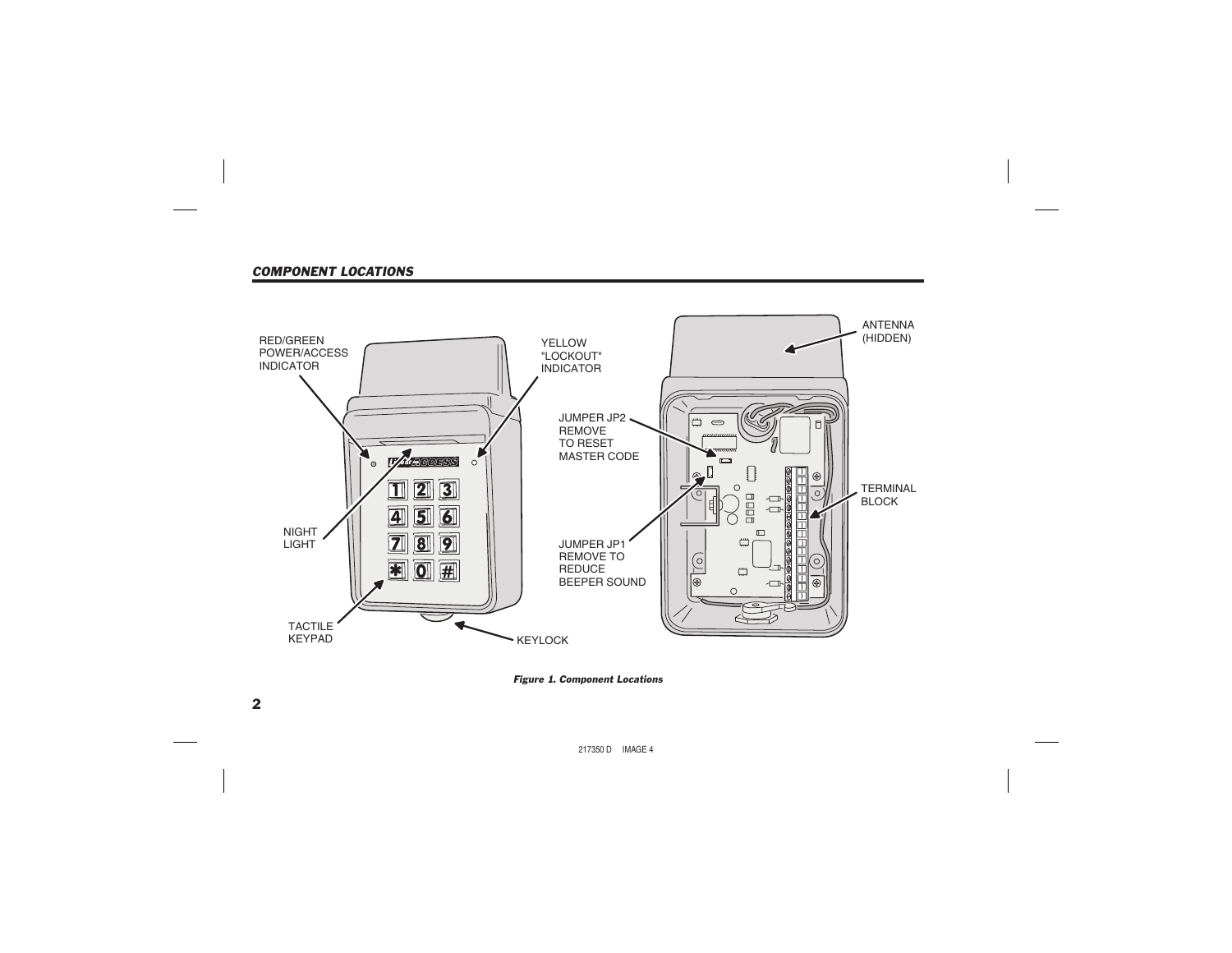#### *WIRING DIAGRAM*

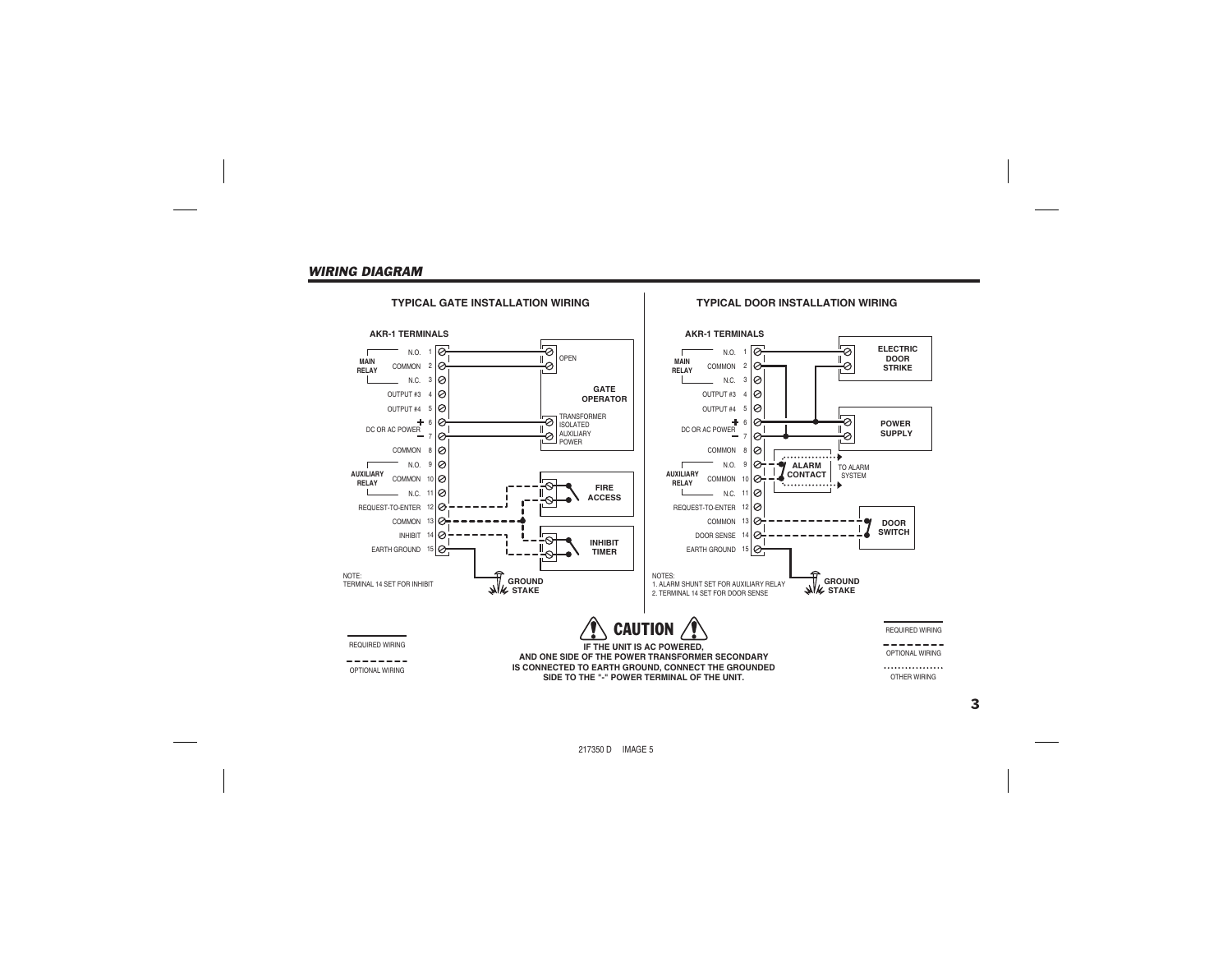# *Pedestal Mounting*

The AKR-1 keypad can be mounted on a standard pedestal.

❑ Use four security bolts and locking nuts to secure the keypad's backplate to the pedestal (see Figure 3).



*Figure 3. Pedestal Mounting Keypad Backplate Figure 4. Wall Mounting Keypad Backplate*

# *Wall Mounting*

The AKR-1 keypad can be mounted directly to a wall or flat surface.

- ❑ Use the appropriate fasteners to secure the keypad's backplate to the mounting surface.
- ❑ When mounting the keypad to a concrete wall, use concrete wedge anchors or molly anchors (see Figure 4).

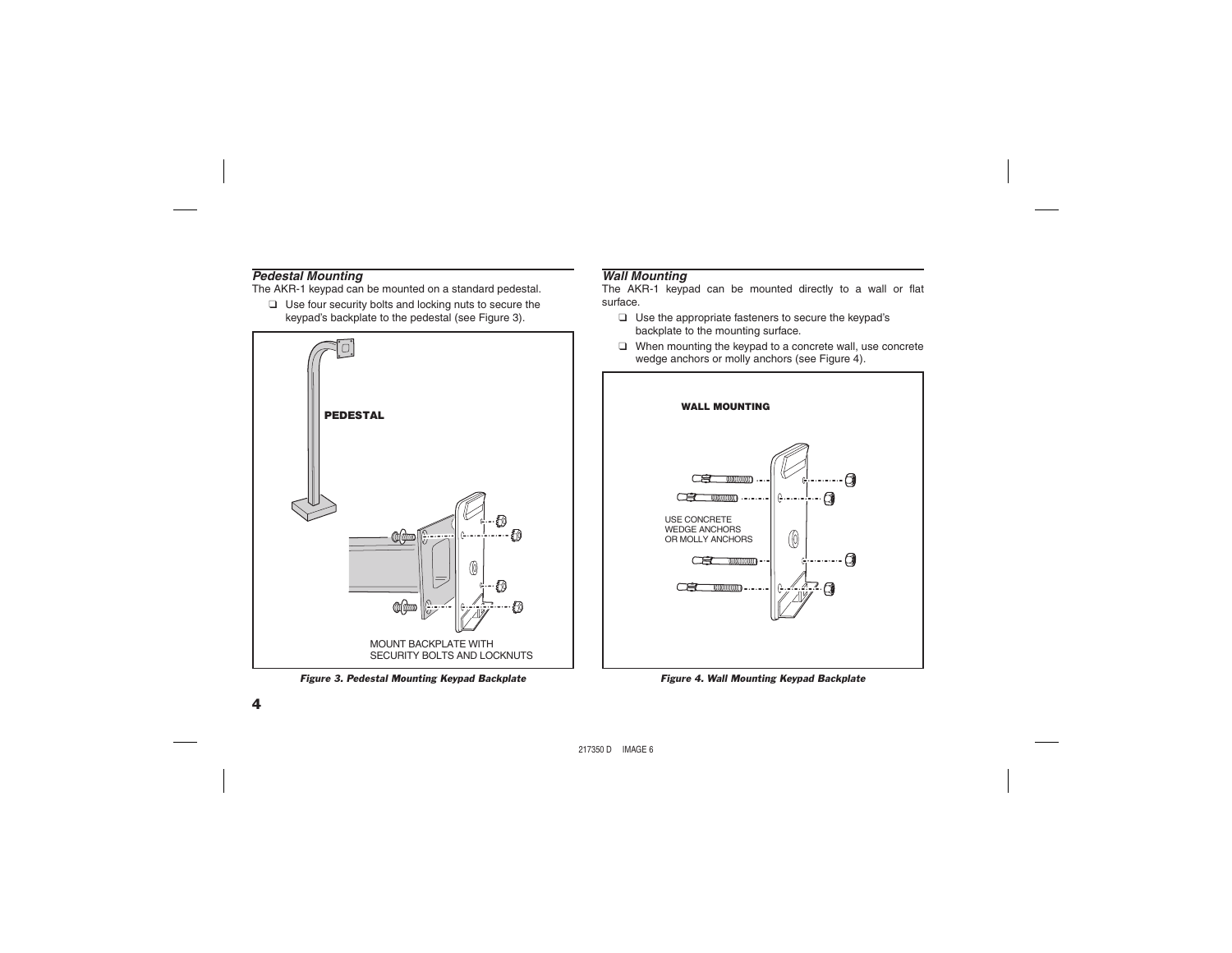# *Gate Control*

Refer to Figure 5 for an outline of a typical gate installation.

- ❑ Route four wires between the gate and the keypad (two for power, two for control).
- ❑ Connect the gate operator's auxiliary or radio power output terminals to the keypads **POWER** input terminals (observe wiring polarity).
- ❑ Connect the gate operator's **OPEN** terminals to the keypad's Relay #1 **COMMON** & **N.O.** terminals.
- ® **NOTE:** For operator wiring specifics, refer to the gate *operator's wiring diagram.*
- $\Box$  If a request-to-enter pushbutton or fire access keyswitch is going to be used, route two wires from the keypad to the normally open switch. Connect the wires to the normally open switch and to the keypad's **REQUEST-TO-ENTER** and **COMMON** terminals.
- ❑ If an inhibit switch or timer is going to be used, route two wires from the keypad to the inhibit switch or timer relay. Connect the inhibit switch/timer terminals to the keypad's **INHIBIT** and **COMMON** terminals.
- ☞ *NOTE: If the INHIBIT input is going to be used, it must be programmed to select that input type. See the Programming Options section of this manual*



*Figure 5. Gate Installation*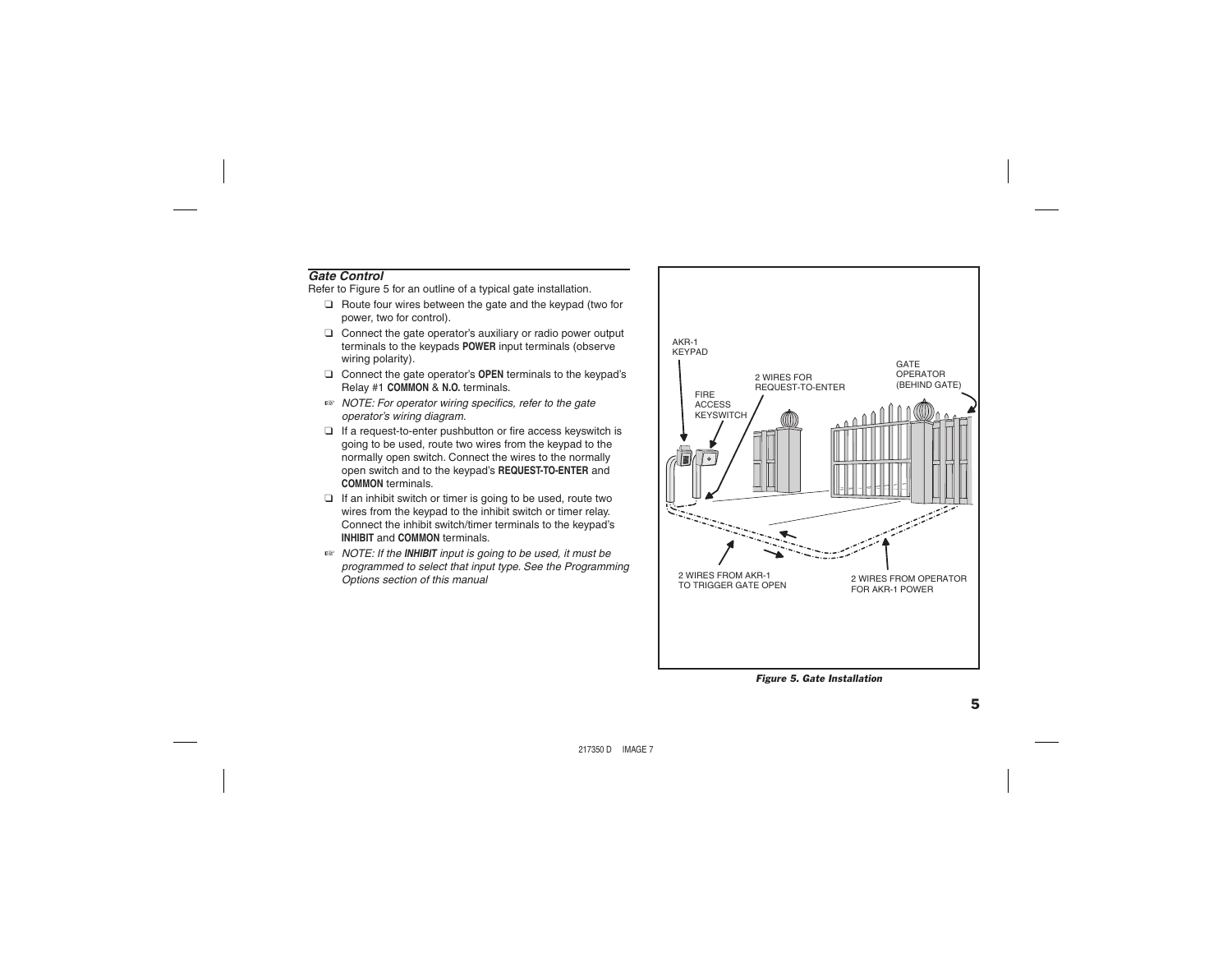# *Door Control*

- ❑ Install a low voltage electric door strike for unlocking the door.
- ❑ Choose a location for the power supply or transformer.
- ❑ Route two wires between the power supply and the keypad. Connect the power supply's output terminals to the keypad's **POWER** input terminals (observe wiring polarity).
- ❑ Route two wires between the door strike and the keypad. Connect one of the door strike wires to the keypad's **Relay #1 N.O.** terminal. Connect the other door strike wire to the keypad's **POWER +** terminal. Connect a wire between the keypad's **POWER -** terminal and the **Relay #1 COMMON** terminal.
- □ If a request-to-enter pushbutton or fire access keyswitch is going to be used, route two wires from the keypad to the normally open switch. Connect the wires to the normally open switch and to the keypad's **REQUEST-TO-ENTER** and **COMMON** terminals.
- ❑ To use the door sense feature to detect forced entry or door ajar conditions, install a normally closed door switch on the door and route two wires from the switch to the keypad. Connect the door switch to the keypad's **DOOR SENSE** and **COMMON** terminals.
- ❑ If an inhibit switch or timer is going to be used, route two wires from the switch or timer to the keypad. Connect the inhibit switch/timer terminals to the keypad's **INHIBIT** and **COMMON** terminals.
- ☞ *NOTE: Either door sense or inhibit can be used. Both features cannot be used at the same time.*



*Figure 6. Door Installation*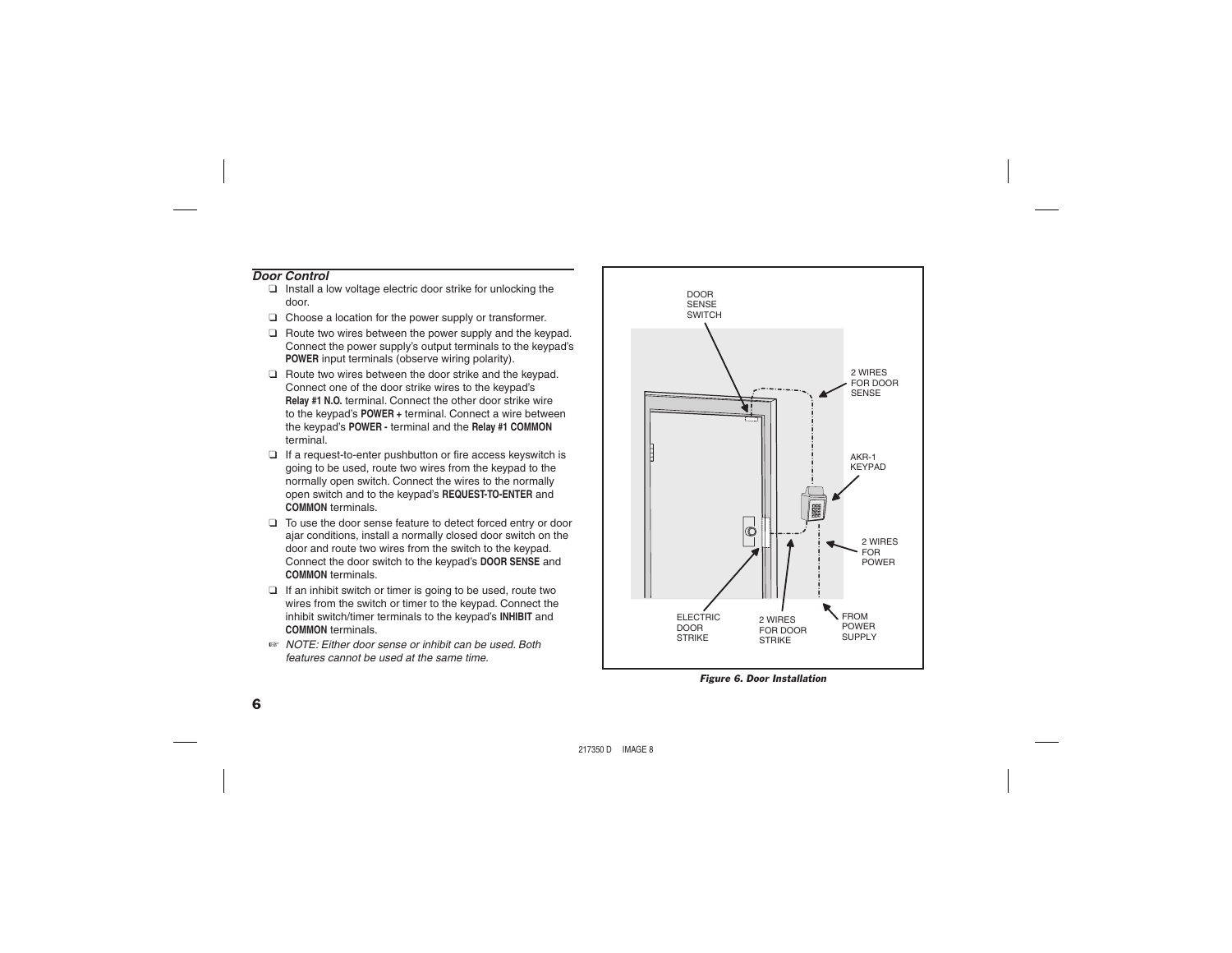# *FACTORY DEFAULTS*

|                                                | the contract of the contract of the contract of the contract of the contract of the contract of the |
|------------------------------------------------|-----------------------------------------------------------------------------------------------------|
|                                                |                                                                                                     |
|                                                |                                                                                                     |
|                                                |                                                                                                     |
|                                                |                                                                                                     |
|                                                |                                                                                                     |
|                                                |                                                                                                     |
|                                                |                                                                                                     |
|                                                |                                                                                                     |
|                                                |                                                                                                     |
|                                                |                                                                                                     |
|                                                |                                                                                                     |
|                                                |                                                                                                     |
|                                                |                                                                                                     |
|                                                |                                                                                                     |
|                                                |                                                                                                     |
|                                                |                                                                                                     |
|                                                |                                                                                                     |
|                                                |                                                                                                     |
|                                                |                                                                                                     |
|                                                |                                                                                                     |
| TRANSMITTER LEFT BUTTON ACTIVATES  RELAY #1    |                                                                                                     |
|                                                |                                                                                                     |
|                                                |                                                                                                     |
| TRANSMITTER LOWER LEFT BUTTON ACTIVATES  NONE  |                                                                                                     |
| TRANSMITTER LOWER RIGHT BUTTON ACTIVATES  NONE |                                                                                                     |
|                                                |                                                                                                     |

# *BASIC PROGRAMMING*

When the AKR-1 is in Programming Mode, both indicators will turn off until programming begins. After a programming option number is entered the yellow indicator will blink. This shows that the AKR-1 is ready to accept the new programming data. After the new data entry is complete, the green indicator will light while the data is being stored.The red indicator will light if any programming data is entered incorrectly, and the command will have to be fully re-entered.

#### Entering Programming Mode

The 6-digit Master Programming Code (default  $= 123456$ ) is used to enter Programming Mode.

#### Press: # 9 # Master Code

*Master Code = the current 6-digit Master Programming Code*

Exiting Programming Mode

#### Press:  $\star \star \#$

The red indicator will light when Programming Mode is exited.

☞ *NOTE: The AKR-1 will automatically exit Programming Mode after two minutes of inactivity.*

#### Re-entering a Command After a Mistake

If the red indicator lights, signaling an incorrect entry, or an incorrect key is pressed during programming, to clear the keypad and re-enter the command:

# Press:  $\star$  9 #

#### Setting Entry Code Length Default: 4 digits Press: 0 3 # Length #

*Length = 1 - 6 for entry code length*

☞ *NOTE: If the Entry Code Length is going to be changed from the factory default of four*  digits, make this change first, before programming any entry codes.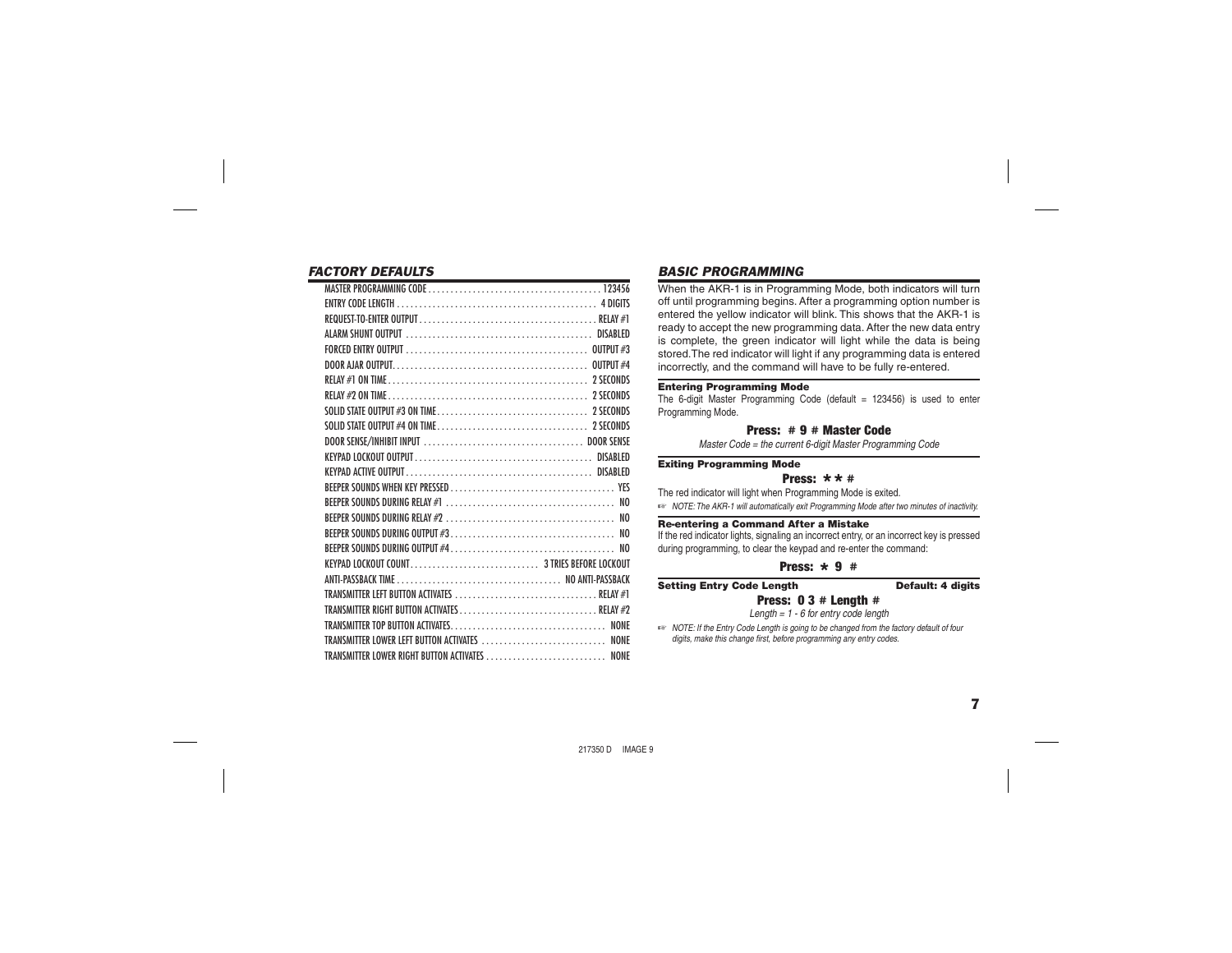### Adding a New Entry Code

Press: 0 1 # Code # Code # Relay #

*Code = The new entry code: 1-999999, depending on code length*

*Relay = Relay output entry code will activate:*

*1 = Relay #1 2 = Relay #2 3 = Both Relays*

The yellow indicator will flash quickly while the AKR-1 searches its memory for available space and duplicate entries. The green indicator will light when the new code is stored.

If the new entry code chosen is already being used for another entry code, the red indicator will light. A new unique code needs to be entered.

☞ *NOTE: Leading zeros (zeros before the code number, i.e. 0001) do not need to be entered*  when programming a new entry code. The AKR-1 will internally add any zeros to fill all *digits determined by the entry code length setting. Leading zeros will have to be entered by the user when entering their code to gain access.*

#### Erasing a Single Entry Code

# Press: 0 2 # Code # Code #

*Code = The entry code to delete.*

The yellow indicator will flash quickly while the AKR-1 searches its memory for the code to erase. The green indicator will light when the code is erased.

#### Erasing All Entry Codes

★ *WARNING: Performing this command will remove all entry codes from the memory.*

# Press: 9 7 # 0 0 0 0 0 0 # 0 0 0 0 0 0 #

☞ *NOTE: The green indicator will light while the memory is being erased. This may take up to 15 seconds.*

#### Changing the 6-Digit Master Programming Code Press: 9 8 # Master Code # Master Code #

*Master Code = The new 6-digit Master Programming Code*

*New master code: \_\_\_\_\_\_\_\_\_\_\_\_\_\_\_\_\_\_\_\_\_*

# *PROGRAMMING OPTIONS*

There are several AKR-1 programming options. For most installations, the factory set default options are sufficient. The keypad must be in Programming Mode to make these changes.

#### Programming AKR-1 to Hold the Output

Linear's AccessKey products have a programmable "Toggle Mode" available for each relay and solid-state output. When an output is programmed for Toggle Mode the output alternates from OFF to ON or from ON to OFF each time it is activated. The rules for a toggle output are:

- *If the output is OFF, it will turn ON and stay on until the next activation.*
- *If the output is ON, it will turn OFF and stay off until the next activation.*

#### *Typical Programming*

*ENTRY CODE*

With the unit in Program Mode, set the Auxiliary Relay (Relay #2) output to Toggle Mode using the following keystrokes:

# Press: 2 2 # 9 9 #

#### *22 = Programming Step; 99 = Toggle Mode*

Program all normal entry codes to use the Main Relay (Relay #1), and only Relay #1 as the output relay. Program the code(s) that you want to use to hold the output for an indefinite period to the Auxiliary Relay (Relay #2). See the following example that sets entry codes 1234 for normal and 5678 for toggle operation.

#### Press: 0 1 # 1 2 3 4 # 1 2 3 4 # 1 #*01 = Programming Step; 1234 = Entry Code; 1 = Main Relay* Press: 0 1 # 5 6 7 8 # 5 6 7 8 # 2 #*5678TOGGLE1234NORMALENTRY CODE*

*01 = Programming Step; 5678 = Entry Code; 2 = Auxiliary Relay*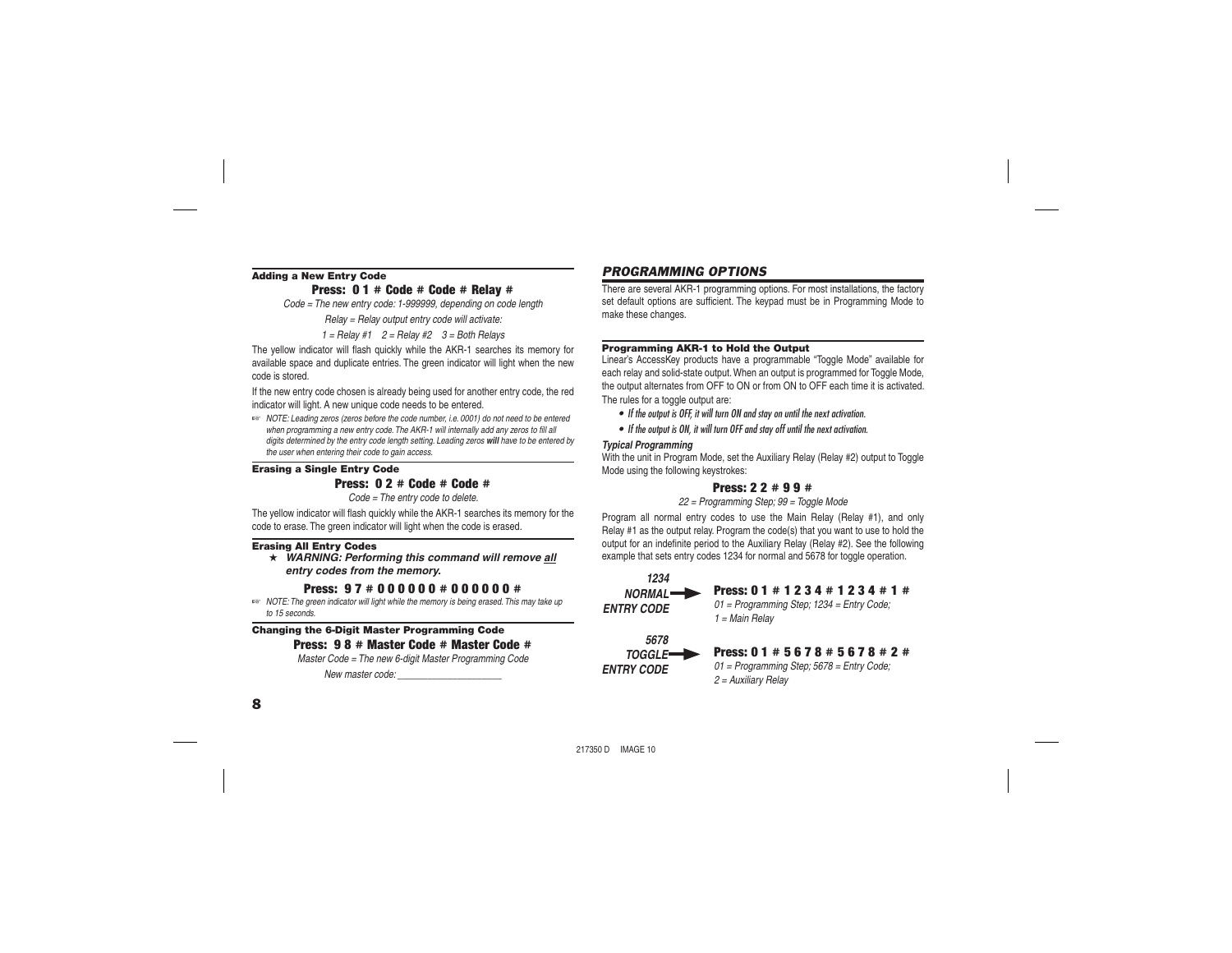### *Typical Toggle Mode Wiring*

For devices triggered by a normally open circuit, wire the contacts of the Main and Auxiliary Relays in parallel (see the Figure below). Either relay will be able to trigger the access device. Entry codes programmed for the Auxiliary Relay will be able to hold the output on.



#### Select Door Sense or Inhibit Input Default: Door Sense

The input on Terminal #14 can be programmed for **DOOR SENSE** or **INHIBIT**.

#### Press: 10 # Input#

*Input = 0 for Door Sense, = 1 for Inhibit*

When programmed for **DOOR SENSE**, if an open condition on the input occurs before access is granted (with an entry code, transmitter or with the request-toenter input) a **FORCED ENTRY** output will occur. If an open condition remains 60 seconds after a relay activation for access, a **DOOR AJAR** output will occur.

When programmed for **INHIBIT**, a closed condition on the input will prevent Relay #1 from activating when access is requested (with an entry code or transmitter). This mode is typically used with an external timer to disable the access device at certain times.

#### Select Forced Entry Output Default: Output #3

Sets which output activates if the **DOOR SENSE** input opens before access is granted. This output is not timed.

#### Press:  $11 #$  Output  $#$

*Output = Output to Activate (0-4)*

*1 = Relay #1 2 = Relay #2 3 = Output #3 4 = Output #4 0 = No Output*

#### Select Door Ajar Output Default: Output #4

Sets which output activates if the **DOOR SENSE** input stays open 60 seconds after access is granted. This output is not timed.

#### Press:  $12 #$  Output  $#$

*Output = Output to Activate (0-4)*

*1 = Relay #1 2 = Relay #2 3 = Output #3 4 = Output #4 0 = No Output*

### Select Keypad Lockout Output Default: No Output

Sets which output activates when the keypad is "locked out" after too many incorrect entry code attempts. The lockout time is 60 seconds.

### Press: 1 3 # Output #

*Output = Output to Activate (0-4)*

*1 = Relay #1 2 = Relay #2 3 = Output #3 4 = Output #4 0 = No Output*

#### Select Keypad Active Output Default: No Output

Sets which output activates when any keys are pressed. This output is timed. If toggle mode is selected for the output, the timer value defaults to 2 seconds.

#### Press: 1 4 # Output #

*Output = Output to Activate (0-4)*

*1 = Relay #1 2 = Relay #2 3 = Output #3 4 = Output #4 0 = No Output*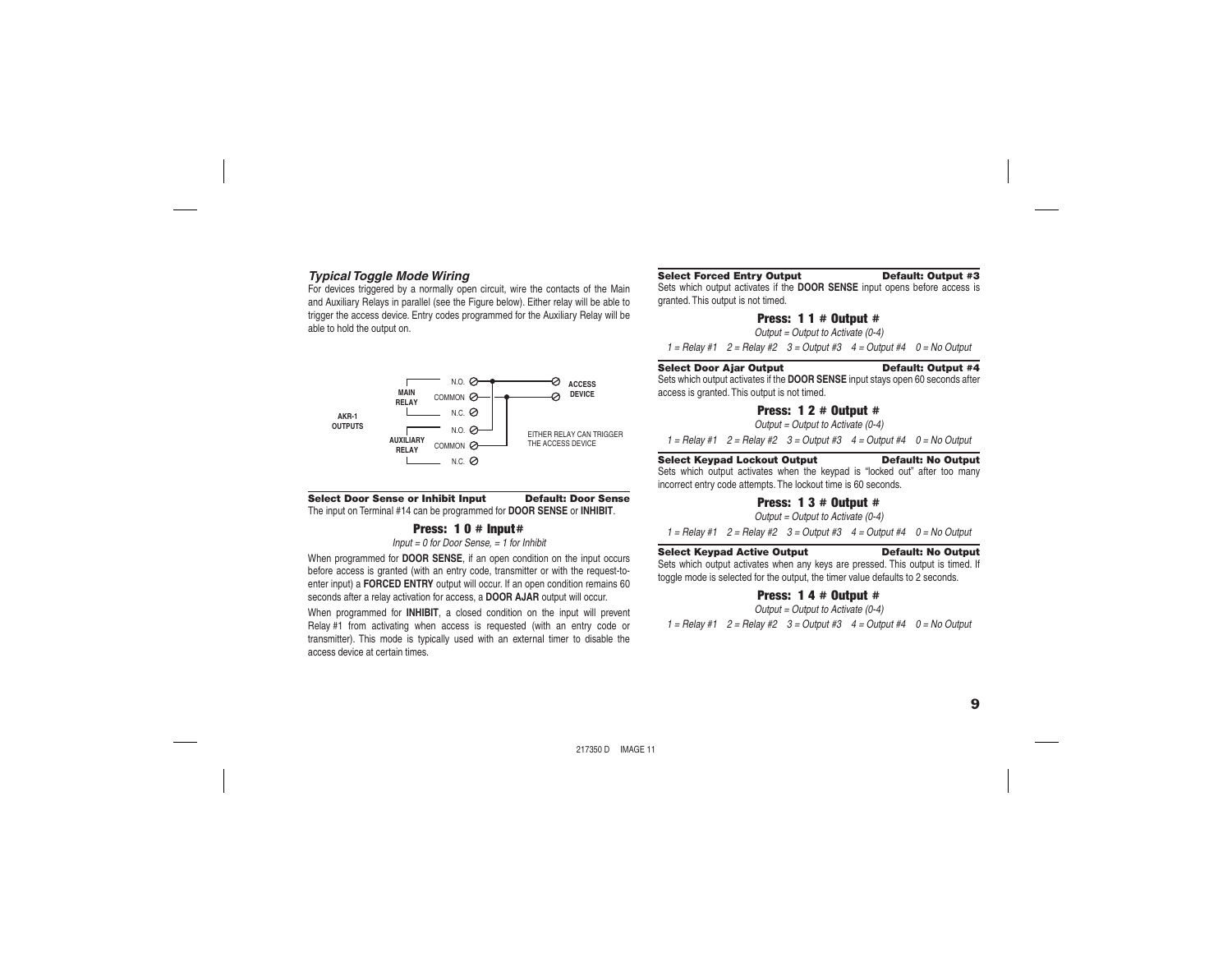#### Select Alarm Shunt Output Default: No Output

Sets which output activates during the time access is granted. (Use this output to shunt alarm contacts attached to the access door.) This output may be timed or toggled.

# Press: 1 5 # Output #

*Output = Output to Activate (0-4)*

*1 = Relay #1 2 = Relay #2 3 = Output #3, 4 = Output #4 0 = No Output*

Select Request-to-Enter Output Default: Relay #1

Sets which output activates when the Request-to-Enter input is grounded. This output may be timed or toggled.

## Press: 1 6 # Output #

*Output = Output to Activate (0-4)*

*1 = Relay #1 2 = Relay #2 3 = Output #3 4 = Output #4 0 = No Output*

Relay #1 On-time Default: 2 Seconds

Sets the length of time Relay #1 activates when triggered.

Press:  $21 \pm$  Seconds  $\pm$ 

*Seconds = Output time in seconds (0-60), 99 = Toggle mode*

Relay #2 On-time Default: 2 Seconds

Sets the length of time Relay #2 activates when triggered.

### Press: 22 # Seconds #

*Seconds = Output time in seconds (0-60), 99 = Toggle mode*

#### Solid-state Output #3 On-time Default: 2 Seconds

Sets the length of time Output #3 activates when triggered.

#### Press: 2 3 # Seconds #

*Seconds = Output time in seconds (0-60), 99 = Toggle mode*

#### Solid-state Output #4 On-time Default: 2 Seconds

Sets the length of time Output #4 activates when triggered.

#### Press:  $2 \, 4 \, 4$  Seconds  $\pm$

*Seconds = Output time in seconds (0-60), 99 = Toggle mode*

#### **Beep Sounds on Keystrokes Default: Yes**

Selects whether or not the keypad beeps as each key is pressed.

Press: 4 0 # Sound #

*Sound = 1 for Yes, = 0 for No*

#### Beep Sounds During Relay #1 Default: No

Selects whether or not the keypad beeps during Relay #1 activation.

Press:  $41 \#$  Sound  $\#$ *Sound = 1 for Yes, = 0 for No*

#### Beep Sounds During Relay #2 Default: No

Selects whether or not the keypad beeps during Relay #2 activation.

Press: 4 2 # Sound #

*Sound = 1 for Yes, = 0 for No*

#### Beep Sounds During Output #3 Default: No

Selects whether or not the keypad beeps during Output #3 activation.

Press: 4 3 # Sound #*Sound = 1 for Yes, = 0 for No*

#### Beep Sounds During Output #4 Default: No

Selects whether or not the keypad beeps during Output #4 activation.

# Press: 4 4 # Sound #

*Sound = 1 for Yes, = 0 for No*

#### **Keypad Lockout Count Count Default: 3 Tries**

Sets the number of incorrect entry code attempts allowed before the keypad "locks out".

# Press: 5 0 # Attempts #

*Attempts = Number of attempts before lockout (2-7)*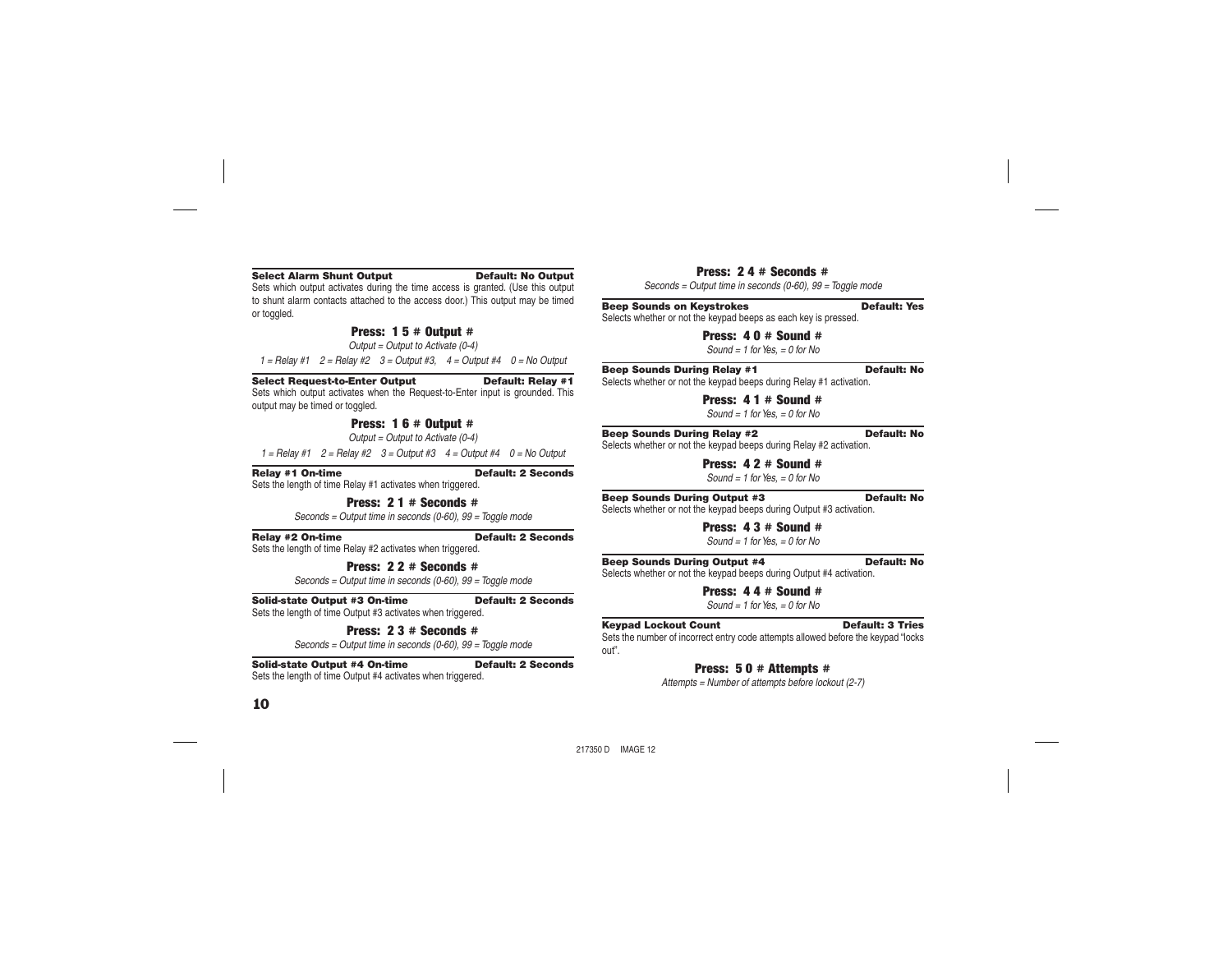#### Anti-passback Time Default: No Anti-passback

Sets the length of time an entry code or transmitter will not function after it is

used.

#### Press: 5 1 # Minutes #

*Minutes = Time in Minutes (1-4), 0 = No Anti-passback*

### *RADIO PROGRAMMING*

The following programming steps are used to add, remove, suspend, and configure block coded transmitters used with the AKR-1. **Programming of individual (non-block coded) transmitters is not supported by the AKR-1.**

#### Add Transmitter Block(s)

Sets the starting and ending TX ID numbers for up to four blocks of pre-programmed transmitters. Enter this command **up to four times** to select TX IDs for transmitter blocks one, two, three, and four. Up to 480 transmitters total, distributed in any quantity between the blocks, can be added to the AKR-1's memory.

#### Press:  $80 \#$  Start ID  $\#$  End ID  $\#$

*Start ID = 1-65535End ID = 1-65535*

#### Erase Transmitter Block(s)

This command will erase **all** transmitters from memory. Transmitter blocks cannot be erased individually. Single transmitters can be suspended from operation using the Suspend/Reactivate command.

# Press: 91 # 000000 # 000000 #

#### Suspend/Reactivate an Individual Transmitter

This command suspends (prevents transmitter from being used), or reactivates (un-suspends) the designated transmitter. *NOTE: This command will effect the first occurrence of the TX ID in memory. If, by rare chance, duplicate TX ID numbers occur in different transmitter blocks, contact Linear Technical Services for details on how to suspend/reactivate individual transmitters.*

Press:  $90 \# TX$  ID  $\#$  Status  $\#$ *TX ID = 1-65535Status = 0 for Suspend, = 1 for Reactivate*

#### Selecting the Facility Codes Default: Ignore Facility Code

Facility Codes increase security by requiring the Facility Code as well the TX ID code to match before access is granted. Up to four Facility Codes can be entered. The Facility Code number is labeled on the box of block coded transmitters. Enter the Facility Code number (1-15) for each transmitter block added to the AKR-1.

#### Press: 6 0 # Location # Code #

*Location = Facility Code Memory Location (1-4) Code = Facility Code number (1-15), 0 = Ignore transmitter Facility Codes*

#### Add MGT Obstacle Transmitter

Programs a Model MGT obstacle transmitter into the AKR-1. Locate the MGT ID and facility codes on a label inside the MGT enclosure. See previous section (Selecting the facility codes) to enter the MGT facility code. Refer to the MGT Obstacle Transmitter Operation section of this manual and the MGT Installation Instructions for details on MGT transmitter operation. To enter MGT ID:

> **Press:**  $9.9 \# 10 \# 10 \#$ *ID = 1 - 65535*

#### Erase MGT Obstacle Transmitter

Removes a Model MGT obstacle transmitter from the AKR-1 memory.

Press: 95 # 000000 # 000000 #

#### Select Left Button Output Default: Relay #1

Sets which relay output activates when a transmitter's left button is pressed. This setting effects all transmitters used with the AKR-1. See Figure 7 for transmitter button designations for various models.

#### Press:  $71 #$  Output  $#$

*Output = Output to Activate (0-3) 1 = Relay #1 2 = Relay #2 3 = Both Relays 0 = No Output*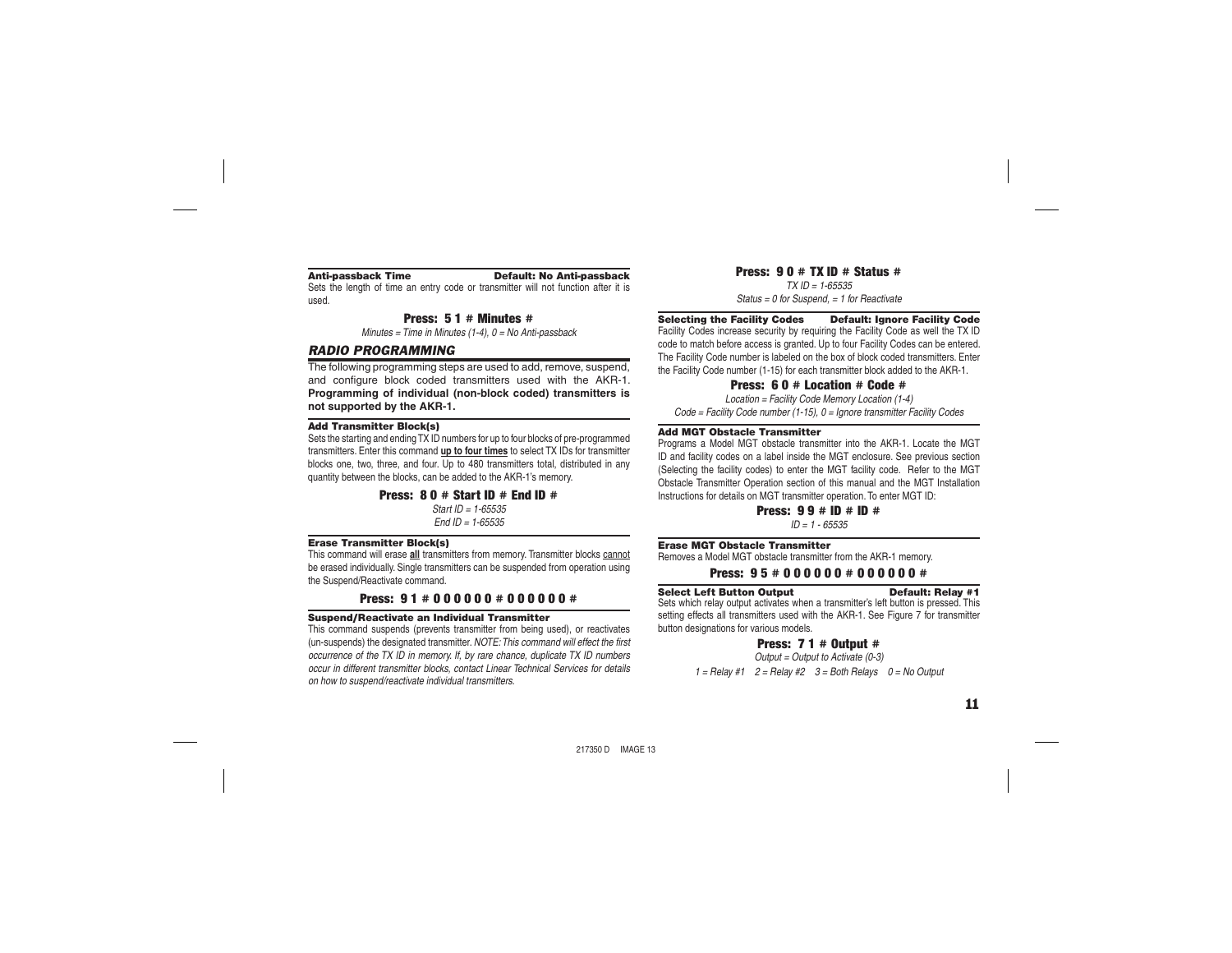

*Figure 7. Transmitter Button Designations*

#### Select Right Button Output Default: Relay #2

Sets which relay output activates when a transmitter's right button is pressed. This setting effects all transmitters used with the AKR-1. See Figure 7 for transmitter button designations for various models.

### Press: 7 2 # Output #

*Output = Output to Activate (0-3)*

*1 = Relay #1 2 = Relay #2 3 = Both Relays 0 = No Output*

#### Select Top Button Output Default: No Output

Sets which relay output activates when a transmitter's top button is pressed. This setting effects all transmitters used with the AKR-1. See Figure 7 for transmitter button designations for various models.

### Press: 7 3 # Output #

*Output = Output to Activate (0-3)*

*1 = Relay #1 2 = Relay #2 3 = Both Relays 0 = No Output*

#### Select Bottom-left Button Output Default: No Output

Sets which relay output activates when a transmitter's bottom-left button is pressed. This setting effects all transmitters used with the AKR-1. See Figure 7 for transmitter button designations for various models.

### Press: 7 4 # Output #

*Output = Output to Activate (0-3)*

*1 = Relay #1 2 = Relay #2 3 = Both Relays 0 = No Output*

#### Select Bottom-right Button Output Default: No Output

Sets which relay output activates when a transmitter's bottom-right button is pressed. This setting effects all transmitters used with the AKR-1. See Figure 7 for transmitter button designations for various models.

Press: 7 5 # Output #

*Output = Output to Activate (0-3)*

*1 = Relay #1 2 = Relay #2 3 = Both Relays 0 = No Output*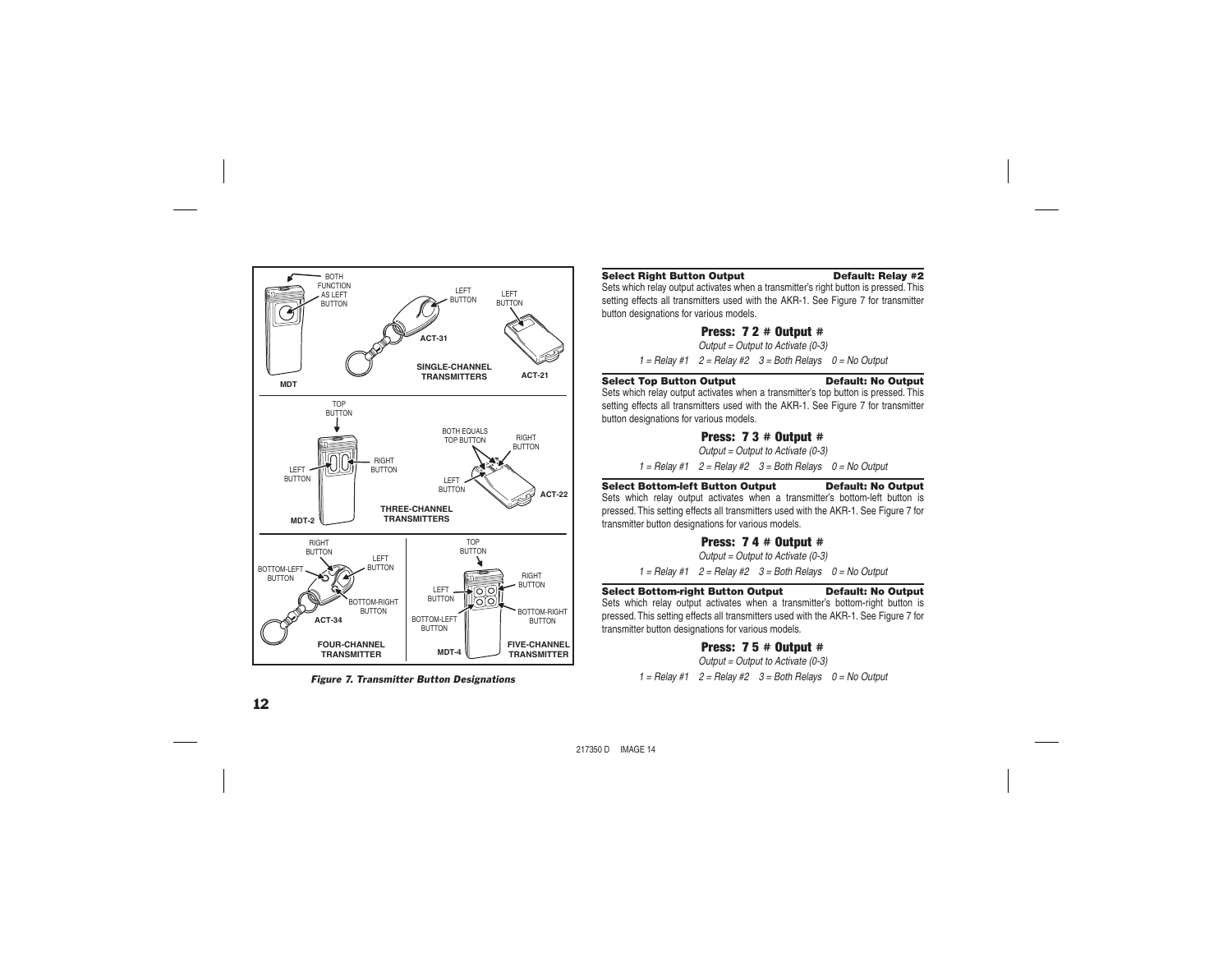### *Master Reset*

- ✦ *CAUTION: Performing a master reset will clear the entire memory of the AKR-1 and return all programmable options to the factory default values. ALL ENTRY CODES AND TRANSMITTERS WILL BE ERASED.*
- **STEP 1** Disconnect power from the keypad.
- **STEP 2** Press and hold down the \* and # keys.
- **STEP 3** Apply power to the keypad, continue holding the keys down until the red indicator starts flashing.
- **STEP 4** Release the keys. The red and yellow indicators will remain lit until the process is complete, then the yellow indicator will go out.

# *Resetting the Master Code*

- **STEP 1** Open the AKR-1 case.
- **STEP 2** Locate jumper JP2. This jumper is used to reset the master code.
- **STEP 3** With power applied to the keypad, remove jumper JP2. The keypad will begin to beep, signaling that the code has been reset.
- **STEP 4** Replace jumper JP2. THE MASTER PROGRAMMING CODE IS NOW 123456.

# *Solid State Outputs*

The two solid state outputs (Output #3 & Output #4) can be programmed to activate during various conditions. These outputs can be used to activate indicators or sounders. See Figure 8 for wiring examples using the solid state outputs.



*Figure 8. Using Solid State Outputs*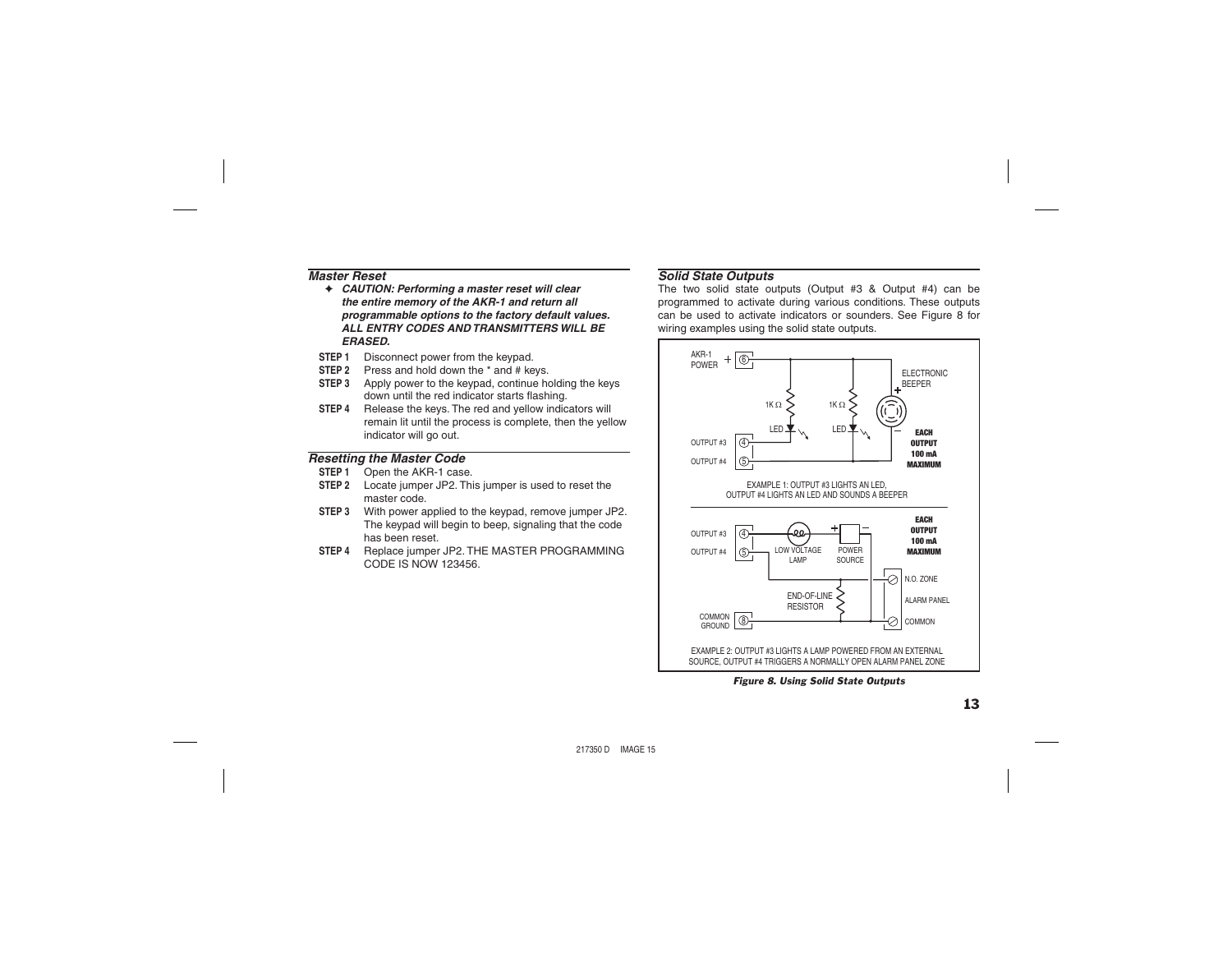# *Beeper Sound Level*

The keypad's beeper can be set to low or high level.

❑ If the keypad's beeper is too loud for the keypad's location, remove jumper JP1 (see Figure 9).



*Figure 9. Removing the Beeper Jumper*

# *Locking Keypad*

After the installation is complete. Lock the keypad using the keylock (see Figure 10).



*Figure 10. Locking the Keypad Case*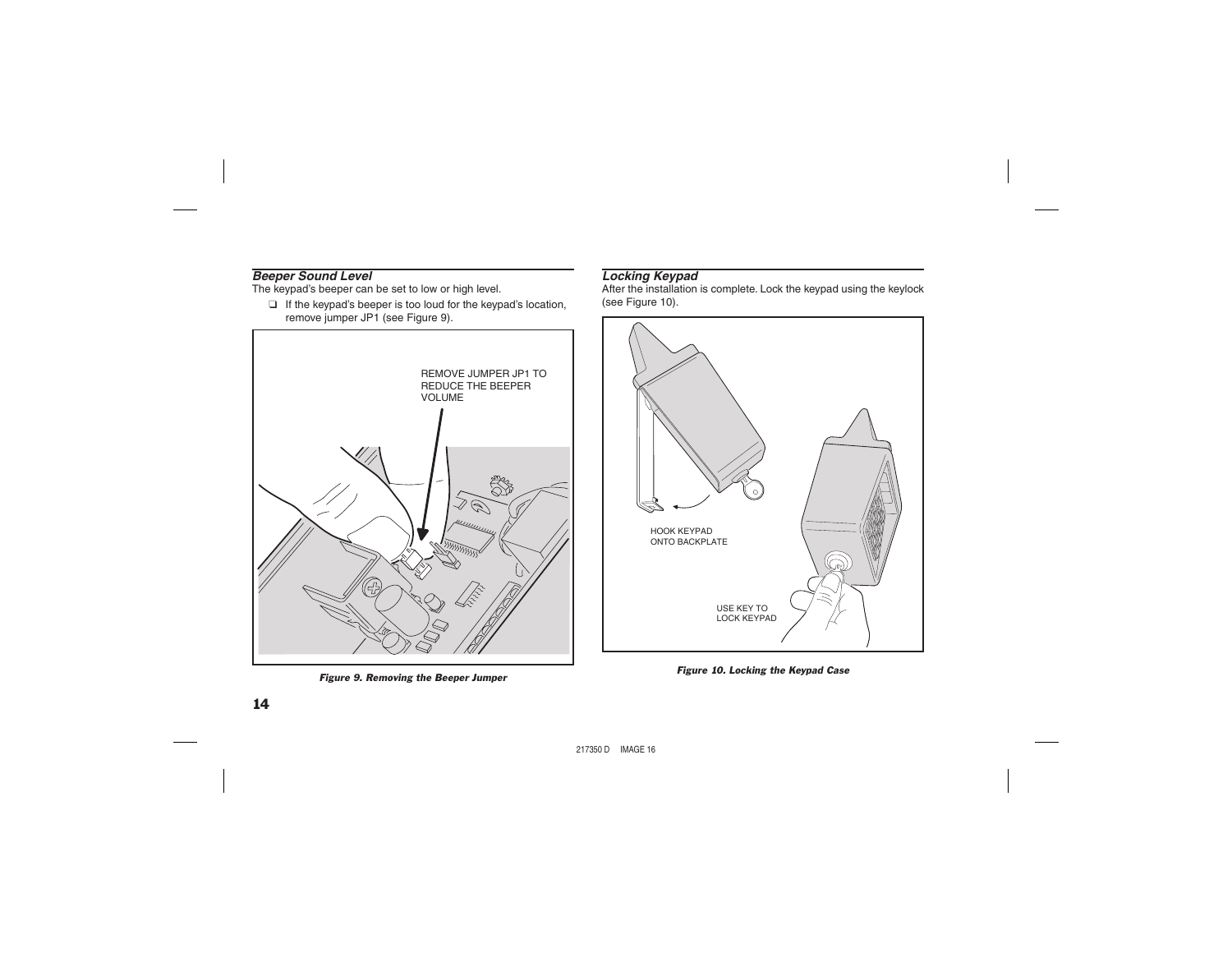# *AKR-1 OPERATION*

# *With Entry Code*

- ❑ Users of the AKR-1 have up to 40 seconds to key in their entry code.
- ❑ Up to eight seconds are allowed between each keystroke.
- ❑ All digits of the entry code must be entered. Example: If the code is  $0.042$ , the user must enter " $0.042$ ".
- ❑ If the wrong key is pressed, pressing the \* key will reset the keypad. The correct code can then be re-entered.
- ❑ After a correct code is entered, the red indicator will turn green and the programmed relay will activate for the programmed time.
- ❑ If the number of incorrect codes entered exceeds the keypad lockout count, the yellow indicator will light, indicating that the keypad is locked out. The lockout will remain for one minute.
- ❑ After a valid code has been entered, it will be unusable until the anti-passback time expires.

# *With Wireless Transmitter*

- ❑ Activate a wireless transmitter within radio range (up to 300 feet) of the AKR-1.
- ❑ After a valid transmitter is decoded, the keypad will beep, the red indicator will turn green, and the programmed relay will activate for the programmed time.
- ❑ After a transmitter has been used to gain access, it will be unusable until the anti-passback time expires.



*Figure 11. Operating the AKR-1*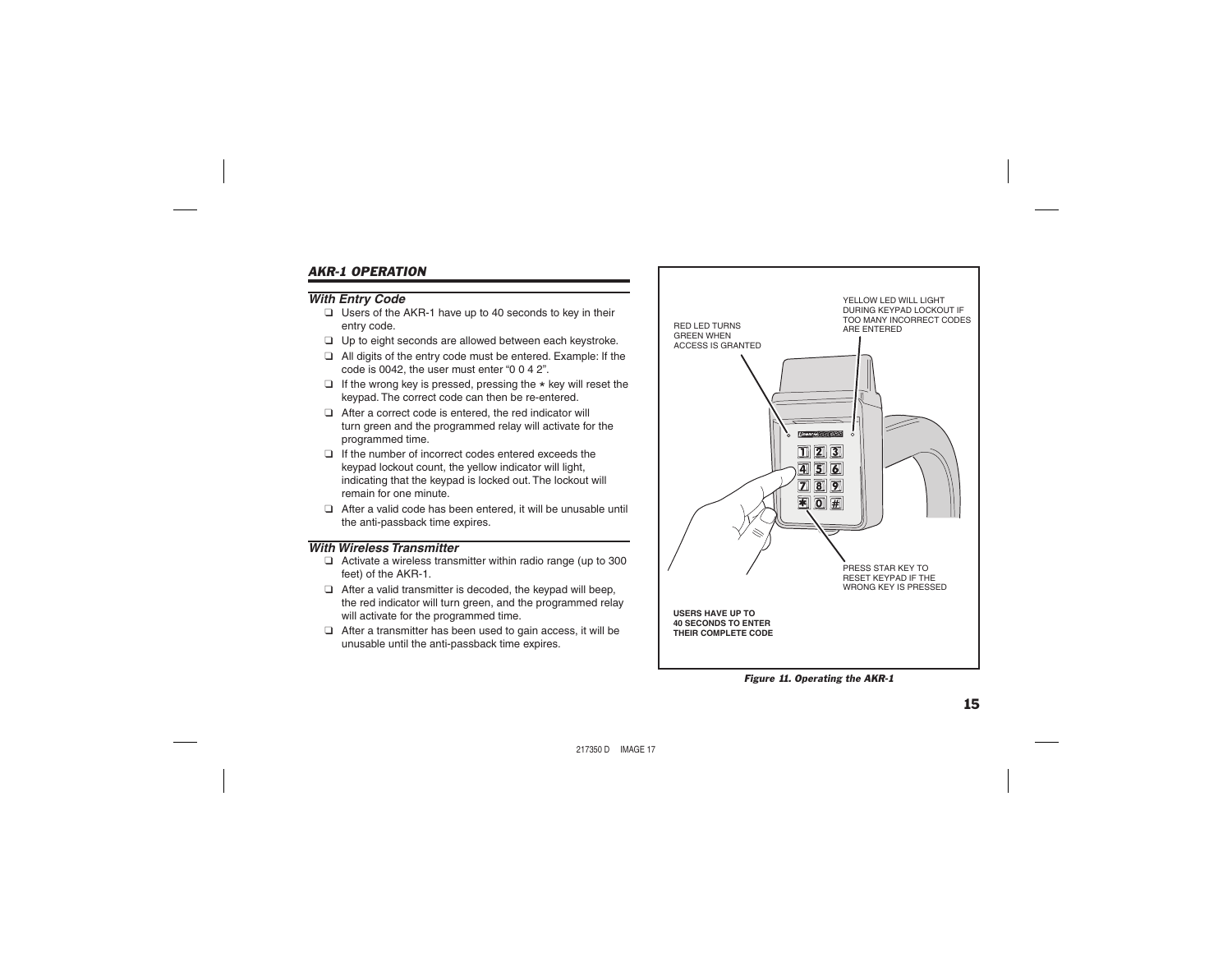# *MGT OBSTACLE TRANSMITTER OPERATION*

One Model MGT obstacle transmitter can be programmed into the AKR-1. The MGT is triggered with a safety edge contact and will activate the AKR-1 Relay #2 for the programmed length of time.

☞ *NOTE: If an MGT transmitter is programmed, all other transmitters or entry code activations programmed for Relay #2 will be blocked.*

# *MGT Supervisory Mode*

If an MGT supervisory condition occurs the AKR-1 will beep every 5 seconds. In addition, all users will have to enter their entry code twice (within one minute), or activate their transmitter twice (within ten seconds) to request access.

The MGT can monitor and produce three supervisory conditions: low battery, case tamper/loop fault, and status. To determine the supervisory condition place the AKR-1 in MGT supervisory mode, the same command is used to exit this mode:

## Press the  $\star$  ,  $\#$  , and "2" buttons together for two seconds

While in MGT Supervisory Mode, the following conditions can be displayed:

#### *Low Battery*

If the transmitter detects a low battery, it will send a low battery supervisory report. The keypad's yellow indicator will blink.

#### *Tamper/Loop Fault*

If the transmitter case is opened or the safety edge contact becomes defective, it will send a tamper/loop fault supervisory report. The keypad's red indicator will blink.

### *Status*

Status reports are sent every hour. If no status reports are received for eight hours, a status exception condition occurs. The keypad's green indicator will blink.

# *RADIO TEST MODE*

A special mode is provided to test transmitters and determine if there is radio frequency interference present. The keypad will function normally while it is in Radio Test Mode. To enter Radio Test Mode, use the following command:

# Press the  $\star$ ,  $\#$ , and "0" buttons together for two seconds

The AKR-1 will beep once when the Radio Test Mode is entered. The keypad's yellow indicator will blink quickly when radio signals are detected. If a Linear MegaCode transmitter is detected, the AKR-1 will beep once when the transmission is decoded. The AKR-1 will automatically exit Radio Test Mode 45 seconds after the last MegaCode signal is decoded.



*Figure 12. Radio Test Mode*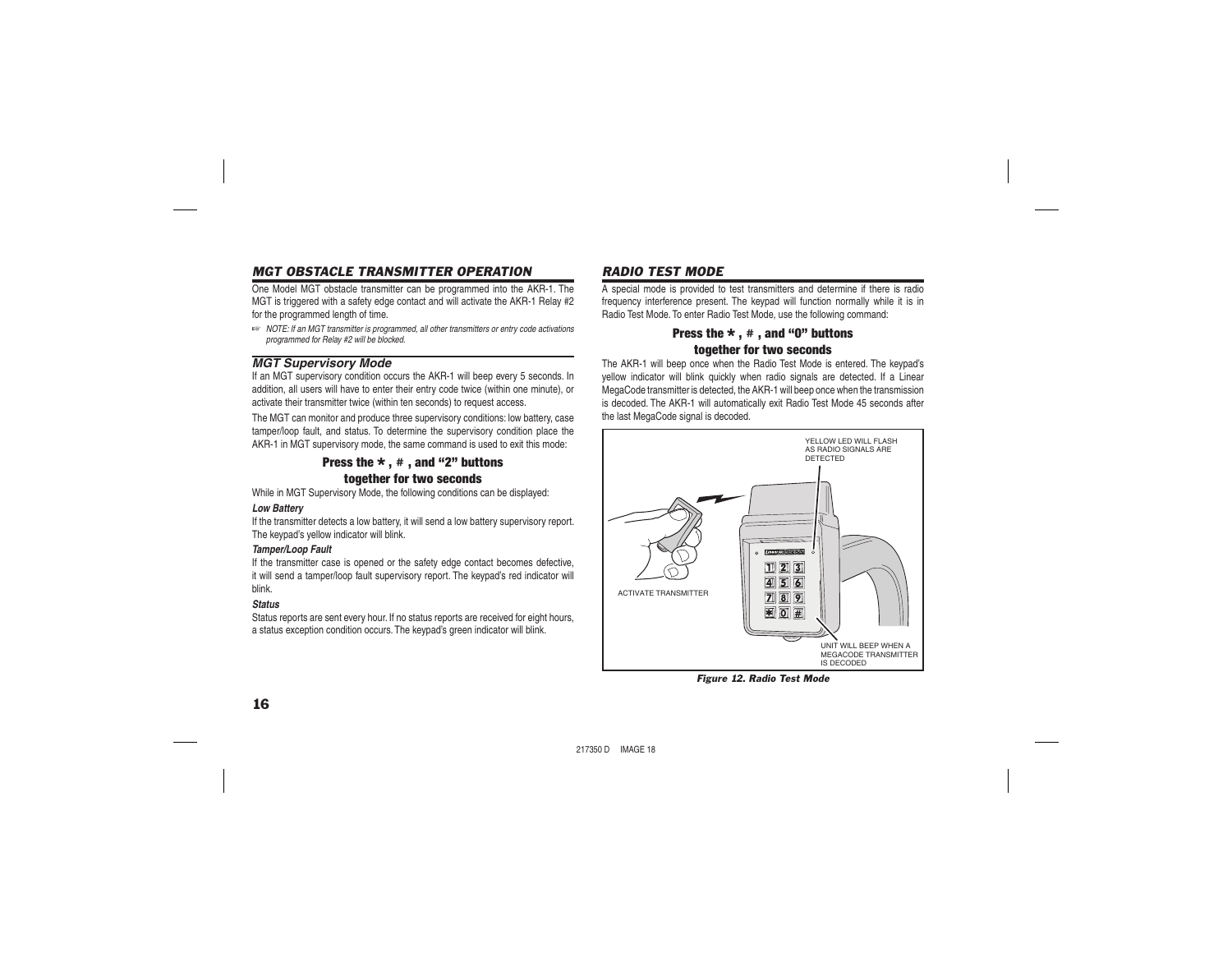#### *SPECIFICATIONS*

#### **MECHANICAL**

Case dimensions: 4.00" W x 7.00" H x 3.00" D

#### ELECTRICAL

 Voltage: 12-24 Volts AC or DC Current: 10 mA typical, 150 mA maximum Outputs: Relay #1 Form "C" 5 Amps @ 24 Volts maximum Relay #2 Form "C" 1 Amp @ 24 Volts maximum Solid state outputs (Outputs #3 & #4) Short-to-common 100 mA @ 24 VDC maximum

#### RADIO

 Frequency: 318 Mhz ± 500 KHz @ 23°C  $318 \text{ MHz} + 1 \text{ MHz} - 30^{\circ} \text{C}$  to  $+65^{\circ} \text{C}$  RF 3db Bandwidth: 4 MHz Typical Sensitivity: -95 dBm Minimum

Encoding: Linear MegaCode® Format

#### ENVIRONMENTAL

 Temperature: -22°F to 149°F (-30°C to 65°C) Humidity: 5% to 95% non-condensing

# *LINEAR LIMITED WARRANTY*

This Linear product is warranted against defects in material and workmanship for twelve (12) months. The Warranty Expiration Date is labeled on the product. This warranty extends only to wholesale customers who buy direct from Linear or through Linear's normal distribution channels. Linear does not warrant this product to consumers. Consumers should inquire from their selling dealer as to the nature of the dealer's warranty, if any. **There are no obligations or liabilities on the part of Linear corporation for consequential damages arising out of or in connection with use or performance of this product or other indirect damages with**  respect to loss of property, revenue, or profit, or cost of removal, **installation, or reinstallation.** All implied warranties, including implied warranties for merchantability and implied warranties for fitness, are valid only until Warranty Expiration Date as labeled on the product. **This Linear Corporation Warranty is in lieu of all other warranties express or implied.**

All products returned for warranty service require a Return Product Authorization Number (RPA#). Contact Linear Technical Services at 1-800-421-1587 for an RPA# and other important details.